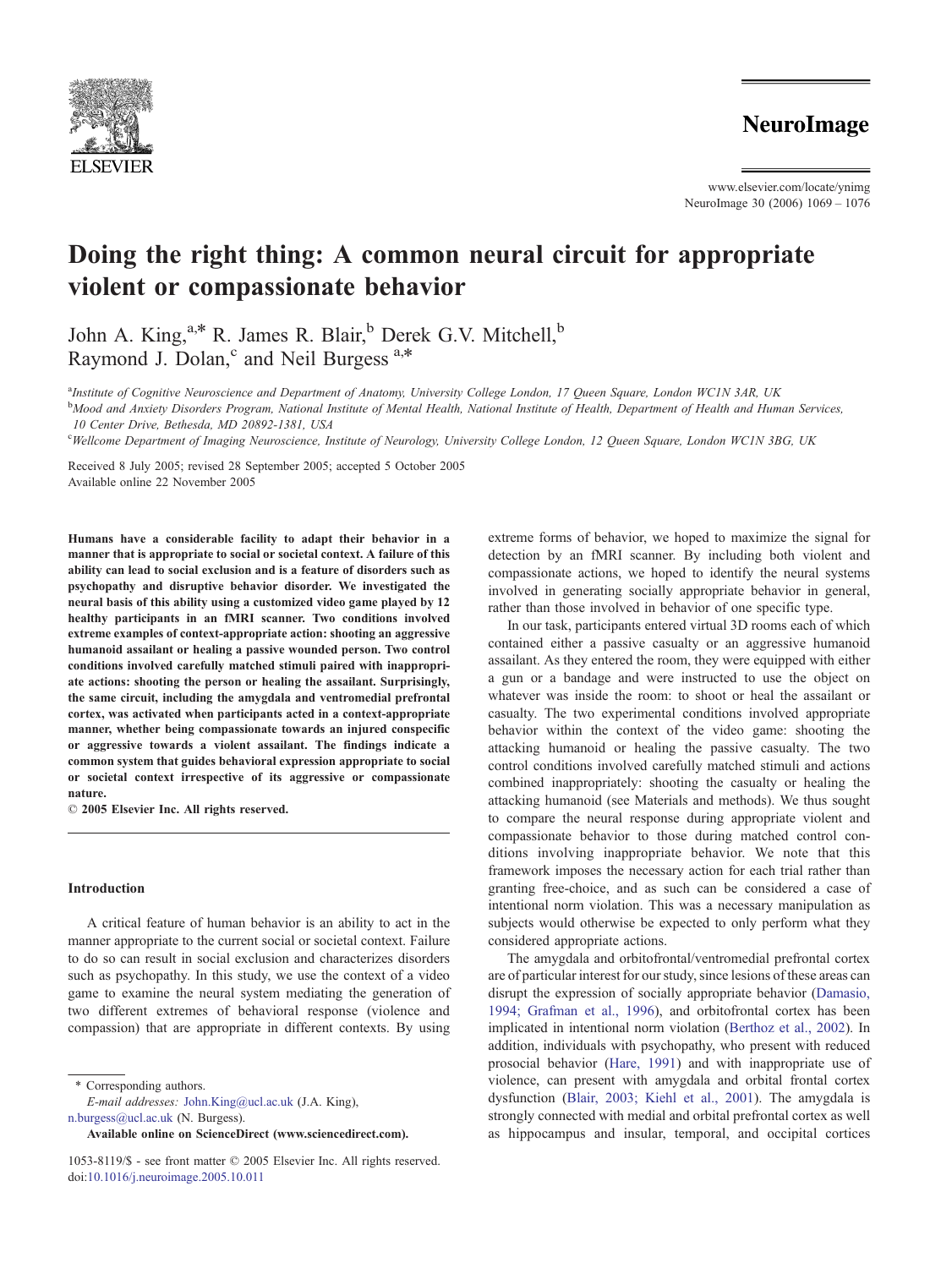([Amaral and Price, 1984\)](#page-6-0). To our knowledge, only one study has examined the neural bases of aggressive responses in healthy individuals: an fMRI study reporting frontal involvement in the expression of imagined aggressive behavior ([Pietrini et al., 2000\)](#page-6-0). Relatively little previous work has considered the neural systems mediating the opposite of aggression, i.e., compassionate behavior, or behavior undertaken with the goal of helping another individual. In the prisoner's dilemma game ([Rilling et al., 2002\)](#page-7-0), mutual cooperation is associated with activation in regions linked with reward processing: nucleus accumbens, the caudate nucleus, anterior cingulate, and ventromedial frontal/orbitofrontal cortex. However, this involves mutual aid rather than compassion, which is better exemplified by the Good Samaritan-like behavior of helping an unknown victim encountered on a single occasion. A recent study revealed the involvement of the anterior insula in empathy for the apparent suffering of loved-ones ([Singer et al., 2004\)](#page-7-0), but in that case, participants took no action, whereas here we are concerned with actively compassionate behaviour.

## Materials and methods

## Participants

Twelve healthy right-handed volunteers participated, six male and six female (mean age 22.4 years, range 18.7 – 38.2 years). All participants gave informed written consent in accordance with requirements of the local medical ethics committee.

#### Virtual environments

The virtual environment was constructed using the Unreal engine developed by Epic Games Inc. Additions to the basic system were made using Microsoft Visual C++ (to enable communication via the computer's parallel port) and 3D Studio Max (to make the bandage model animation). The environment consisted of a row of 120 identical square rooms connected by narrow passageways, with doors at each end of the passageways. Each room contained either a casualty or an aggressive humanoid and each passageway either a gun or a bandage.

## Training

Before moving to the scanner, participants were familiarized with the environment and given practice trials. Familiarization involved learning to use the keyboard to navigate around the environment. In order not to dull the affective response to the experimental tasks, the practice tasks involved learning to use the gun to shoot a number of inert targets. Thus, the participants were unaware of the nature of the tasks they would be performing in the scanner. Their instructions were to enter each room, pick up the object they would find in the doorway, and use it to deal with the individual they encountered.

## Experimental tasks

Each trial of the experiment involved the participant entering a virtual room and encountering either a male or female human (who slowly approaches) or a nonhuman assailant (all of these are hereafter referred to as the *target*). On entering the room, the participant received either a gun or a bandage. In the case of receiving a bandage, the target would initially be wounded (i.e., covered in blood). In the case of receiving a gun, the target would initially be healthy (i.e., no blood; see [Fig. 1](#page-2-0) for examples of the experimental conditions). This produced 4 types of condition involving: human + gun, human + bandage, nonhuman + gun, and nonhuman + bandage.

In all cases, the participant's task was to use the instrument to reverse the state of the target: the gun would be used to injure, and eventually kill, the initially healthy targets, while the bandage was used to cure the injured targets. These processes involved interactions based on the normal conventions of 3D video games—the participant could move around in the VE and use an action button to activate their instrument. For the gun, this caused it to fire (creating a flash, a gunshot sound, and, if successfully aimed, screams and an increase in blood on the target); for the bandage, it caused it to move over the target (resulting in a 'rustling cloth' sound and, if successfully aimed, screams and a decrease in blood on the target).

The auditory and visual stimuli in shooting and bandaging trials were balanced as much as possible in terms of the amount and nature of screams and the range and total amount of blood. The appearance of the target models was variably bloody according to their level of injury—thus when a shot hit an uninjured target, blood appeared, and when a bandage was applied, blood disappeared. Examples of these animations can be seen in [Fig. 1.](#page-2-0) As the experiment aimed for realism, the efficacies of gunshots and bandages were randomly varied, such that on average, it would take around 10 s to complete the task. The actual mean trial duration was 10.5 s,  $SD = 0.85$  s; total task duration mean was 26 min,  $SD = 2$  min 38 s corresponding to 120 trials (20 bandaging nonhumans; 20 shooting nonhumans; 20 bandaging males; 20 shooting males; 20 bandaging females; 20 shooting females). To avoid order effects, trials from different conditions were interleaved pseudo randomly in 20 blocks containing 1 trial from each condition.

During the interactions with the target, the target itself was programmed to move toward the participant. The nonhumans behaved aggressively to the participant, leaping forward and attacking with blades, while the humans simply walked slowly toward the participant. Once the target was completely healed or killed, they faded from the environment and the door to the next room opened. Log files were analyzed to confirm that subjects had completed the tasks and to derive onset times and epoch durations for the imaging analysis.

#### Image acquisition and data analysis

Data were acquired using a 2 T Siemens Magnetom VISION whole body MRI system (Siemens GmbH, Erlangen, Germany) equipped with a head volume coil. A structural MRI scan using a standard three-dimensional T1 weighted sequence was acquired from each participant. Functional T2\*-weighted images were obtained using echo-planar imaging [echo time (TE) = 40 ms]. Volumes were acquired continuously for the whole head: 32 slices, each 3 mm thick, 3.17 s per volume. Image analysis was performed using SPM99 (Wellcome Department of Imaging Neuroscience, London, UK; [Friston et al., 1995\)](#page-6-0) in a standard manner. Briefly, the functional images were realigned (with each other) and coregistered with the structural scan. The images were normalized to a standard template (Montreal Neurological Institute) and spatially smoothed with a Gaussian filter (6 mm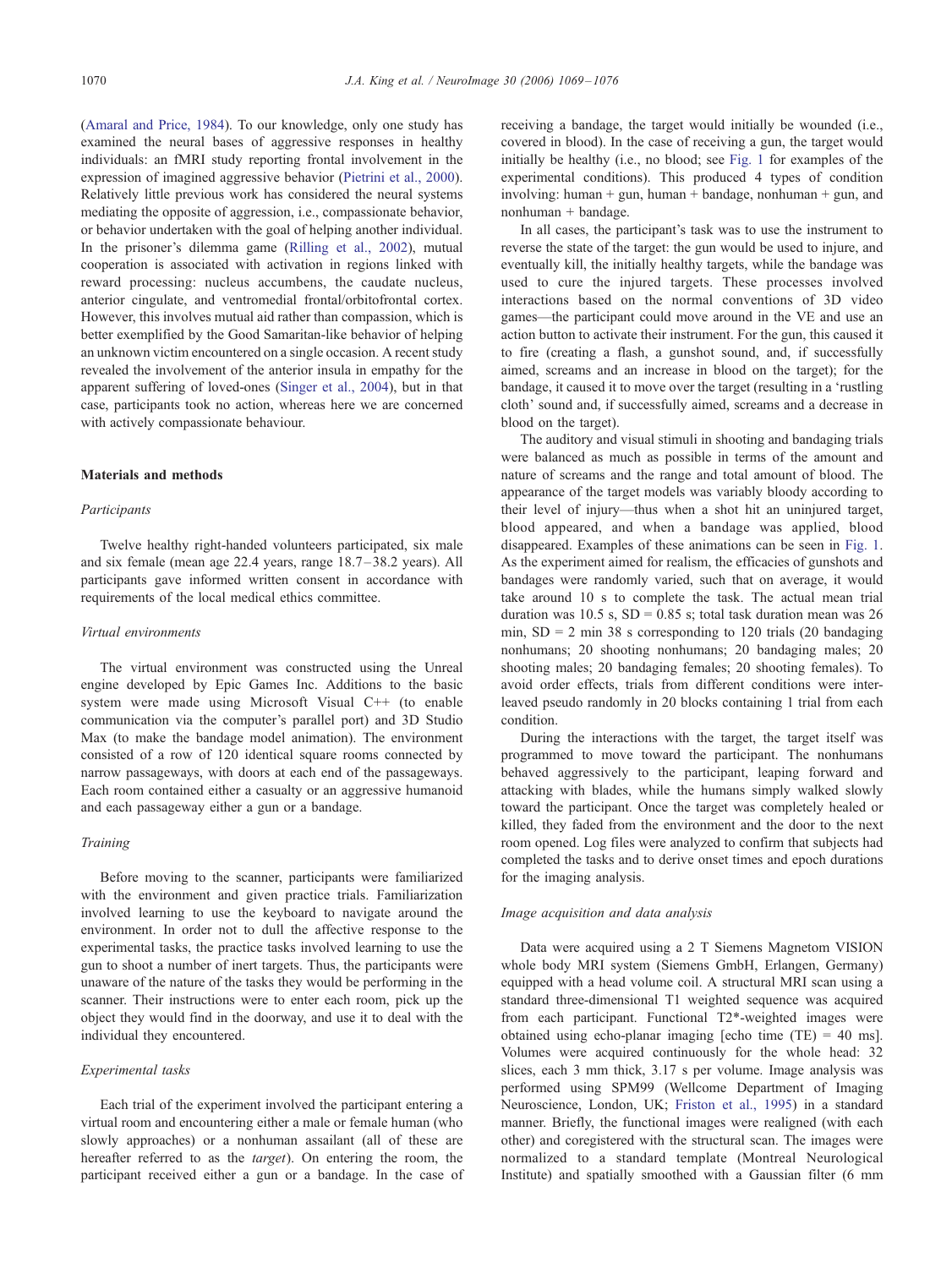<span id="page-2-0"></span>

Fig. 1. Stimuli from each trial type showing the two types of appropriate and inappropriate behavior within the context of a video game: (a) appropriate compassion, bandaging a wounded human; (b) appropriate violence, shooting a nonhuman assailant; (c) inappropriate violence, shooting a wounded human; (d) inappropriate compassion, bandaging a nonhuman assailant.

full width half maximum). For each individual, the fMRI timeseries was high pass filtered and modeled as the weighted sum of regressors corresponding to effects of interest. All conditions were modeled as variable length epochs, the duration of each epoch depending on the time taken to complete the interaction with the target (mean 10.5 s). The timings were derived from logs produced by the scanner and the VR engine, the latter sending signals to the former via the computer's parallel port to signal the onset and offset of a trial. These regressors were convolved with the canonical hemodynamic response function. Finally, the model also included regressors based on estimates of head-movement obtained from the realignment procedure (to account for any second order effect of such movement remaining after realignment). Initial analysis found no interesting differences between male and female figures, so these trials were collapsed together. Thus, the model consisted of 4 regressors of interest corresponding to bandaging humans, shooting humans, bandaging nonhumans, and shooting nonhumans. The experiment can thus be considered as a 2  $\times$  2 factorial design: [shoot, bandage]  $\times$ [passive human, nonhuman assailant].

The weights for the best fitting model (or 'parameter estimates') were found, and subjected to a random effects analysis. That is, for each voxel in the brain, single sample  $t$  tests were used to determine whether the estimated contrast of parameter estimates between conditions (e.g., bandaging humans minus shooting humans) was significantly different from zero. The activation loci we report exceed a threshold for statistical significance of P < 0.001 (uncorrected for multiple comparisons) and an extent of 5 or more

voxels. To establish which activations were common to the two appropriate behavior conditions, a conjunction analysis ([Price and](#page-6-0) Friston, 1997) was performed (using SPM2 to allow us to incorporate the more conservative conjunction-null assumption; [Brett et al., 2004\)](#page-6-0). Results of this analysis are shown in [Fig. 4.](#page-5-0) In addition, we calculated percent signal change to examine the patterns of activation in the main effects for each condition compared to the baseline level of activation (which corresponds to all activation during the experiment not accounted for by the experimental epochs). Finally, the ventromedial frontal activations were superimposed on a mean functional image to confirm that they were not affected by signal loss which can affect inferior frontal regions (see [Fig. 5a](#page-5-0)).

## Results

Participants were verbally debriefed after scanning and asked to rate each condition for how disturbing they found it. Ratings were on a scale of 1 (not disturbing) to 7 (very disturbing) and we found a significant interaction between the target (assailant/ casualty) and object (gun/bandage) factors ( $F[1,12] = 22.5$ ,  $P \leq$ 0.001; mean scores and standard deviations were: shoot-assailant 2.46(1.51); heal-assailant 3.23(1.48); shoot-casualty 4.07(1.26); heal-casualty 2.31(1.15)). We took high ratings to be an indirect reflection of engagement in a behaviour that was felt to be inappropriate, consistent with informal comments made during debriefing.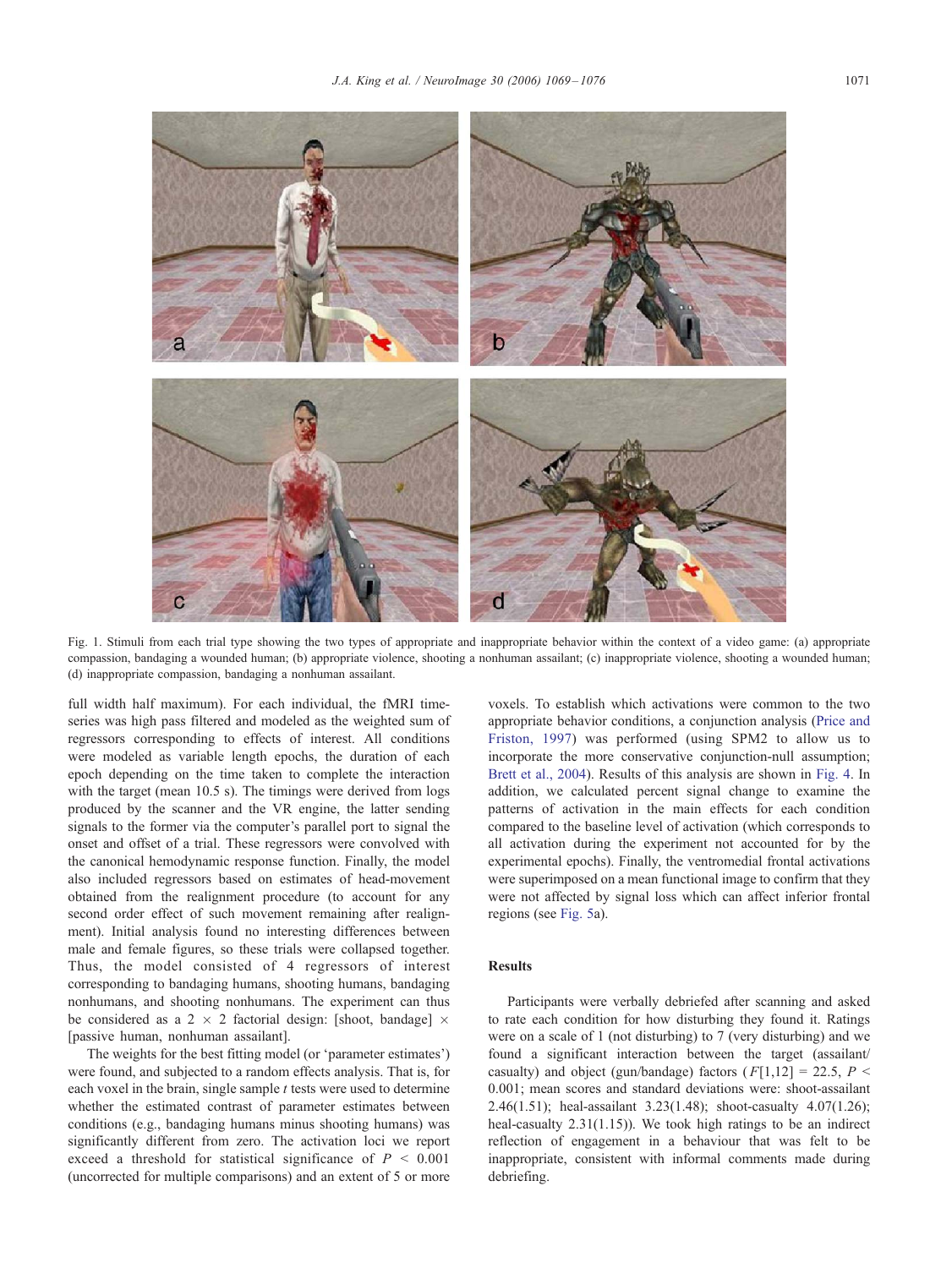

|                | Anatomical location of peak      | Brodmann area   | (x,y,z)           | Z    | Extent |
|----------------|----------------------------------|-----------------|-------------------|------|--------|
| П              | L Amygdala                       |                 | $(-36 - 6 - 21)$  | 3.78 | 32     |
| $\mathbb{R}^3$ | L Anterior Insula                | <b>BA38</b>     | $(-363 - 21)$     | 3.73 |        |
| H.             | R Hippocampus                    |                 | $(30 - 9 - 21)$   | 4.1  | 17     |
| $\mathbb{R}^3$ | R Amygdala                       |                 | $(33 - 6 - 18)$   | 3.87 |        |
| T.             | L Ventromedial prefrontal cortex | <b>BA11</b>     | $(-648 - 24)$     | 4.06 | 15     |
| E.             | L Hippocampus                    |                 | $(-30 - 24 - 18)$ | 4.45 | 25     |
| n,             | R Cuneus                         | <b>BA18</b>     | $(9 - 7812)$      | 3.63 | 21     |
| E.             | R Precuneus                      | <b>BA31</b>     | $(12 - 7521)$     | 3.29 |        |
| T I            | R Cuneus                         | <b>BA18</b>     | $(0 - 909)$       | 3.53 | 5      |
| H.             | L Lingual Gyrus                  | <b>BA 18/19</b> | $(-18 - 63 - 6)$  | 3.53 | 15     |
| D.             | R Cerebellum                     |                 | $(6 - 57 - 6)$    | 4.15 | 30     |
| T)             | R Lingual Gyrus                  | <b>BA17</b>     | $(6 - 63 12)$     | 3.6  |        |
| I. I           | L Cerebellum                     |                 | $(-6 - 45 - 9)$   | 3.57 | 9      |

Fig. 2. Frontal and medial activations of interest associated with appropriate violent and compassionate behavior versus matched inappropriate behavior (sagittal, coronal, and horizontal sections through  $x = 30$ ,  $y = 49$ ,  $z = -22$  in Talairach space shown on the participants' mean structural image). The glass brains show projections of the data into orthogonal views with activations colored as per the table. Regions with no extent denote subpeaks of contiguous activations: left anterior insula with amygdala; right amygdala with hippocampus; right precuneus with cuneus; right lingual gyrus with cerebellum. See Materials and methods for details.

We compared the neural response to shooting assailants and healing casualties (the appropriate behavior conditions within our video game-like context) with the neural response to matched conditions of healing assailants and shooting casualties (inappropriate behaviors within our context). Significant activations in this comparison (summarized in Fig. 2, see Materials and methods) included ventromedial prefrontal cortex, amygdala and anterior hippocampus bilaterally, and left anteroventral insula. Fig. 2 shows the prefrontal and limbic areas of interest.

To examine the regions of interest in more detail, percent signal change relative to baseline was calculated for each participant in each condition, see [Fig. 3](#page-4-0) and Materials and methods. This showed a highly consistent pattern of neural responses across areas in response to the appropriate behavior conditions relative to the conditions where the same behaviors were not appropriate.

To verify that a common circuit is involved in both appropriate violence (shooting assailants) and appropriate compassion (healing casualties), we calculated the conjunction image for these two main effects, displaying voxels which were activated in both, see Materials and methods. The results of this analysis are illustrated in [Fig. 4.](#page-5-0) In summary, the predicted network of ventromedial prefrontal cortex and amygdala is commonly activated in both these conditions. A number of other areas of activation are also common to the two, most prominently an activation of the right insula (dorsal and posterior to the contralateral activation in the appropriate versus inappropriate contrast, see [Fig. 4\)](#page-5-0). However, since these activations do not appear in the main contrast (Fig. 2), they must also be present to some extent in the inappropriate conditions.

We also examined whether the proposed network for contextappropriate action might reflect other functional divisions of our conditions, consistent with other hypotheses relating to the regions activated. The contrast of inappropriate versus appropriate responding might be predicted to show inferior frontal activation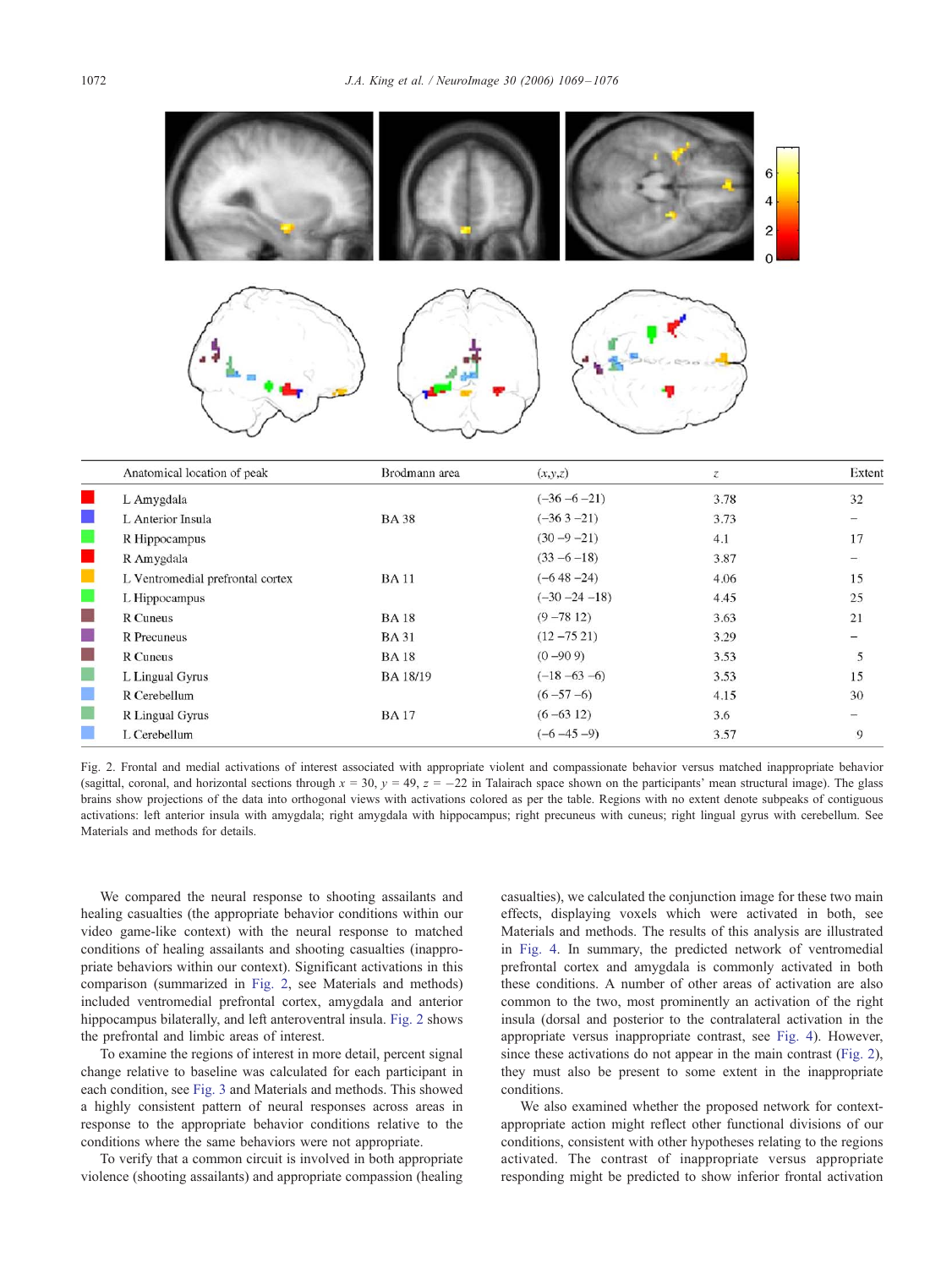<span id="page-4-0"></span>

Fig. 3. Mean percent signal change relative to the baseline for each condition. The first column (A-I) shows the sum of appropriate minus inappropriate values, i.e., (shooting assailants + bandaging casualties) - (shooting humans + bandaging casualties). Error bars are 1 SEM. The remaining columns show how this breaks down into violent (V—shooting) and compassionate (C—bandaging) behaviors. Error bars for these are 1 SEM of the differences between conditions.

under a hypothesized role in over-ruling natural or pre-potent responses or response inhibition ([Aron et al., 2004; Garavan et al.,](#page-6-0) 1999). In fact, this contrast showed only bilateral activation of the supramarginal gyrus (see [Fig. 5b](#page-5-0)). The contrast of violent responses (shooting) with compassionate responses (bandaging) might be predicted to show amygdala and ventromedial prefrontal activation under a hypothesized role in aggression ([Anderson et](#page-6-0) al., 1999; Grafman et al., 1996; Gregg and Siegel, 2001; Panksepp, 1998). Again, we found little activation in this contrast, other than extensive bilateral activation of occipital visual areas (see [Fig. 5c](#page-5-0)). Finally, the contrast of responses made to threatening versus passive stimuli might be predicted to show amygdala involvement ([Amaral, 2002; LeDoux, 1998; Whalen et](#page-6-0) al., 2001). However, activation in this contrast was restricted to bilateral occipital and parietal areas and a single locus in left motor cortex (see [Fig. 5d](#page-5-0)).

### Discussion

In this study, we examined the neural correlates of the expression of appropriate behaviors within the context of a video game. We observed significant activation of orbitofrontal/ventromedial prefrontal cortex, bilateral amygdala and hippocampus, and left anterior ventral insula when the participant was engaged in appropriate violent or compassionate behavior relative to carefully matched conditions in which the same behaviors and stimuli were inappropriately combined. These results support previous neuropsychological studies that have suggested a role for ventromedial frontal cortex and the amygdala in socially appropriate behavior ([Blair, 2004; Damasio, 1994; Grafman et al., 1996\)](#page-6-0). Our results extend these findings to healthy volunteers, and suggest a common neural system, which includes ventromedial cortex and the amygdala, and provides a signal to guide the expression of behavior appropriate to the social or societal context, whether this behavior is violent or compassionate (or alternatively, given the absence of choice in the paradigm, reflects the cognitive or affective consequences of engaging in normative behaviour). This model is broadly consistent with a previous characterization of the role of the amygdala in social cognition ([Emery and Amaral,](#page-6-0) 2000): that, by virtue of somatic sensory input via the insula and social contextual information from orbitofrontal cortex, the amygdala performs a socio-affective evaluation of the salience of sensory stimuli. By virtue of its many connections with cortical and subcortical regions, it can then influence the expression of contextually appropriate responding to social signals.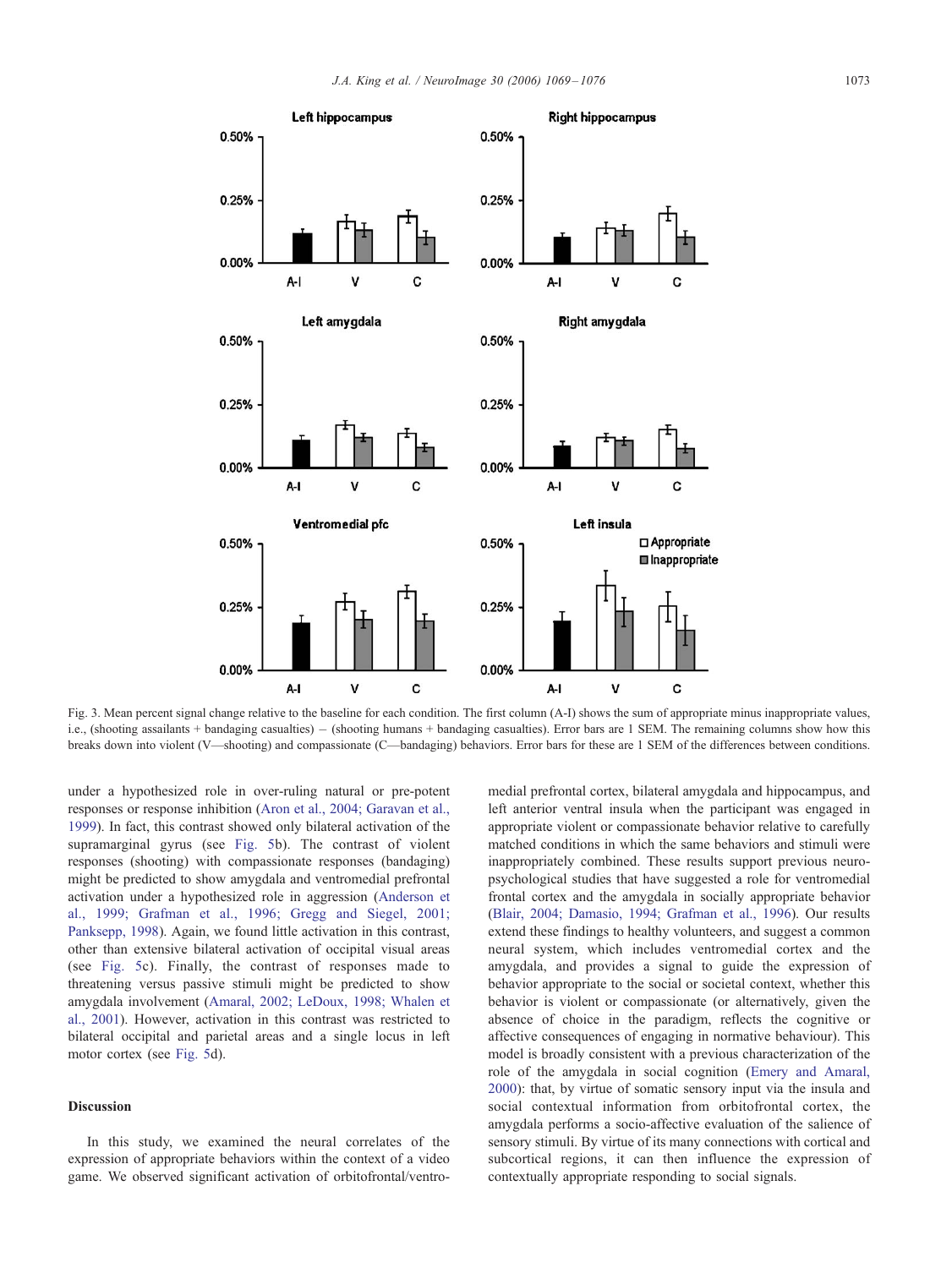<span id="page-5-0"></span>

Fig. 4. Sections through the participants' mean structural image showing the conjunction of main-effects for the appropriate behaviors (shooting assailants and bandaging casualties); note the presence of amygdala (peaks at coordinate  $-24 -6 -27$ ,  $z = 4.29$  and  $27 -3 -27$ ,  $z = 4.71$ ), and orbitofrontal cortex (peak at 0 48  $-24$ ,  $z = 4.8$ ) showing that these are active in both violent and nonviolent behavior. The activations are significant at  $P \leq 0.001$ , uncorrected for multiple comparisons, see Materials and methods for details.

It is important to note that the involvement of the amygdalaventromedial prefrontal circuit in context-appropriate behavior was, if anything, more pronounced during compassionate than violent behavior. That is, this circuit is specifically involved in showing compassion to a conspecific, as well as in showing aggression to the violent assailant. These results are consistent with a body of work suggesting a broader role for the amygdala than solely processing aversive or threatening stimuli ([Everitt et al.,](#page-6-0) 2000; Hamann and Mao, 2002). While previous studies have implicated both the amygdala and ventromedial prefrontal cortex in aggression ([Anderson et al., 1999; Grafman et al., 1996; Gregg and](#page-6-0) Siegel, 2001; Panksepp, 1998), there has been relatively little work concerning the structures involved in prosocial or compassionate behavior (but see [Singer et al., 2004](#page-7-0) and below). A study of the areas associated with reward processing during mutual cooperation ([Rilling et al., 2002\)](#page-7-0) identified only the medial frontal cortex of the areas identified in our study.

Beyond the amygdala – ventromedial prefrontal system, appropriate violent and compassionate behavior was also associated with anterior ventral insula activity. The anterior insula is activated in studies of pain ([Ploghaus et al., 2001\)](#page-6-0) and anticipation [\(Critchley et al., 2001\)](#page-6-0) and empathy for pain felt by others ([Singer et al., 2004\)](#page-7-0) and receives a rich visceroceptive input via the spino-thalamo-cortical pathway ([Craig, 2003\)](#page-6-0). Thus, one possibility is that this region represents interoceptive states of arousal. However, we have no reason to believe that there is greater arousal in the appropriate responding conditions as opposed to the control conditions. An alternative possibility is that the insula provides the neural substrate for a biasing signal on behavior that facilitates context appropriate responses. Such a biasing signal might involve so called 'somatic markers' for empathy or threat ([Damasio, 1994\)](#page-6-0).

Context-appropriate responding was also associated with bilateral hippocampal activity. One possible explanation for the

observed activity is that the socially appropriate conditions represent emotionally charged personally-relevant autobiographical events which tend to activate the hippocampus ([Burgess et al.,](#page-6-0) 2001; Dolcos et al., 2004; Maguire et al., 2000; Maguire and Mummery, 1999). That is, the appropriate conditions may have been more personally relevant in the sense of having more in common with memories of previous experiences (albeit hopefully less extreme) in which their responses would likely have been appropriate rather than inappropriate. Direct projections from medial prefrontal cortex to the CA1 field of the hippocampus ([Insausti and Munoz, 2001; Suzuki and Amaral, 1990\)](#page-6-0) may support this processing. In addition, a relatively large neuroimaging and neuropsychological literature exists identifying the amygdala's role in enhancing the encoding and consolidation of emotional memoranda, via its interaction with the hippocampus ([Cahill, 2000; Hamann, 2001; Hamann et al., 1999; Maratos et al.,](#page-6-0) 2001; Richardson et al., 2004). Thus, the strong hippocampal



Fig. 5. (a) Coronal section through the participants' mean functional image showing the frontal activation, illustrating that the region was not subject to signal loss commonly found in the anterior inferior parts of the brain. (b) Activations in the contrast of inappropriate versus appropriate behavior shown as orthogonal projections through a 'glass brain'. Peaks were found in left and right Supramarginal Gyrus, BA40 (51 -51 30;  $z = 3.52$ ) and  $(-54 - 39 33; z = 4.16)$ . (c) Activations in the contrast of violent versus compassionate behavior. The activations are restricted to early visual regions with peaks as follows: right Middle Occipital Gyrus, BA18 (15  $-90$ ) 9,  $z = 5.63$ ), BA19 (33 - 78 18,  $z = 3.48$ ); bilateral Lingual Gyrus, BA17  $(12 - 90 0, z = 5.32)$ , BA18  $(-6 - 81 - 9, z = 4.64)$ ; right Fusiform Gyrus, BA19 (27 -63 -12,  $z = 4.21$ ); bilateral Cuneus, BA18 (-15 -99 15,  $z =$ 4.43) and (12 – 99 9,  $z = 5.33$ ). (d) Activations in the contrast of behavior in a threatening versus nonthreatening environment. Peaks were found in visual and visuomotor regions as follows: bilateral Inferior Parietal Lobule, BA40 (-30 -45 57,  $z = 4.55$  and (27 -45 57,  $z = 3.46$ ); left Inferior Temporal Gyrus, BA19 ( $-51 - 72 - 6$ ,  $z = 3.48$ ); bilateral Lingual Gyrus, BA18 (-6 -81 -12,  $z = 5.56$ ) and (6 -87 -9,  $z = 5.68$ ); bilateral Middle Temporal Gyrus, BA37 ( $-45 -69$  3,  $z = 3.64$ ) and ( $-54 -69$  6,  $z = 3.4$ ); left Precentral Gyrus, BA4/6 (-27 -3 54,  $z = 4.36$ ); right Postcentral Gyrus, BA3 (36 -33 57,  $z = 3.44$ ), BA5 (30 -51 69,  $z = 4.41$ ); left Precuneus, BA7 (0 -51 57,  $z = 3.9$ ); left Superior Parietal Lobule, BA7  $(-21 - 63 54, z = 4.34)$ . The motor activation may reflect the increased difficulty of targeting the more active nonhuman assailants than the passive humans.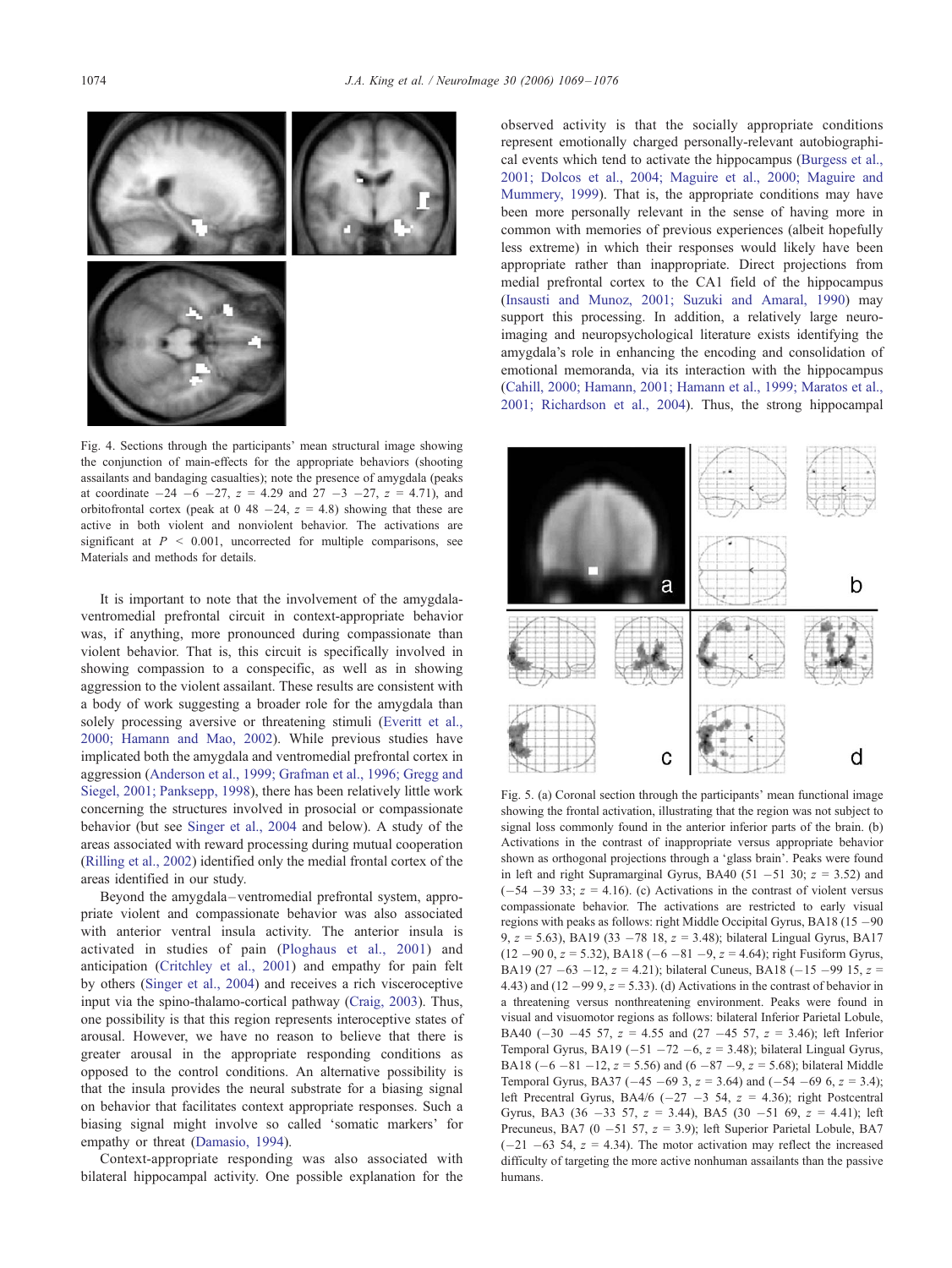<span id="page-6-0"></span>response might also be a consequence of the engagement of the participant's emotional response and amygdala activation. Although memory was not tested in the current study, this explanation would predict that this hippocampal activity would be reflected in improved recall for these events (Cahill, 2000; Hamann, 2001; Hamann et al., 1999).

In conclusion, our results suggest that the expression of context-appropriate behavior in healthy participants is guided by a common neural system including the amygdala and ventromedial prefrontal cortex. These data support suggestions that dysfunction in this system underlies the presentation of inappropriate social behavior in some individuals (Blair and Cipolotti, 2000; Damasio, 1994; Davidson et al., 2000; Grafman et al., 1996). The paradigm presented here provides a way to begin to investigate the neural bases of socially appropriate behavior, how they fail in conditions such as psychopathy, and how this system is affected by manipulation of the (virtual) contexts encountered, or of the prior experience or pharmacological state of the subject.

### Acknowledgments

We would like to thank Uta Frith for helpful discussions during the preparation of the manuscript and Tom Hartley for assistance in preparation of figures. This work was supported by the Medical Research Council and the Wellcome Trust, UK.

#### References

- Amaral, D.G., 2002. The primate amygdala and the neurobiology of social behavior: implications for understanding social anxiety. Biol. Psychiatry  $51, 11 - 17.$
- Amaral, D.G., Price, J.L., 1984. Amygdalo-cortical projections in the monkey (Macaca fascicularis). J. Comp. Neurol. 230, 465 – 496.
- Anderson, S.W., Bechara, A., Damasio, H., Tranel, D., Damasio, A.R., 1999. Impairment of social and moral behaviour related to early damage in human prefrontal cortex. Nat. Neurosci. 2, 1032 – 1037.
- Aron, A.R., Robbins, T.W., Poldrack, R.A., 2004. Inhibition and the right inferior frontal cortex. Trends Cogn. Sci. 8, 170-177.
- Berthoz, S., Armony, J., Blair, R.J.R., Dolan, R., 2002. Neural correlates of violation of social norms and embarrassment. Brain 125, 1696-1708.
- Blair, R.J.R., 2003. Neurobiological basis of psychopathy. Br. J. Psychiatry  $182, 5 - 7.$
- Blair, R.J., 2004. The roles of orbital frontal cortex in the modulation of antisocial behavior. Brain Cogn. 55, 198 – 208.
- Blair, R.J.R., Cipolotti, L., 2000. Impaired social response reversal: a case of "acquired sociopathy". Brain 123, 1122-1141.
- Brett, M., Nichols, T., Andersson, A., Wager, T., Poline, J.B., 2004. When is a conjunction not a conjunction? (Poster Presented at the 10th International Conference on Functional Mapping of the Human Brain). NeuroImage, 22.
- Burgess, N., Maguire, E.A., Spiers, H.J., O'Keefe, J., 2001. A temporoparietal and prefrontal network for retrieving the spatial context of lifelike events. NeuroImage 14, 439-453.
- Cahill, L., 2000. Neurobiological mechanisms of emotionally influenced, long-term memory. Prog. Brain Res. 126, 29-37.
- Craig, A.D., 2003. Interoception: the sense of the physiological condition of the body. Curr.Opin. Neurobiol. 13, 500-505.
- Critchley, H.D., Mathias, C.J., Dolan, R.J., 2001. Neural activity in the human brain relating to uncertainty and arousal during anticipation. Neuron 29, 537–545.
- Damasio, A.R., 1994. Descartes' Error: Emotion, Rationality and the Human Brain. Putnam (Grosset Books), New York.
- Davidson, R.J., Putnam, K.M., Larson, C.L., 2000. Dysfunction in the neural circuitry of emotion regulation—A possible prelude to violence. Science 289, 591-594.
- Dolcos, F., LaBar, K.S., Cabeza, R., 2004. Interaction between the amygdala and the medial temporal lobe memory system predicts better memory for emotional events. Neuron 42, 855-863.
- Emery, N.J., Amaral, D.G., 2000. The role of the amygdala in primate social cognition. In: Lane, R.D., Nadel, L. (Eds.), Cognitive Neuroscience of Emotion. Oxford Univ. Press, New York, pp. 156–191.
- Everitt, B.J., Cardinal, R.N., Hall, J., Parkinson, J.A., Robbins, T.W., 2000. Differential involvement of amygdala subsystems in appetitive conditioning and drug addiction. In: Aggleton, J.P. (Ed.), The Amygdala: A Functional Analysis. Oxford Univ. Press, Oxford, pp. 289 – 310.
- Friston, K.J., Holmes, A.P., Worsley, K.J., Poline, J.-P., Frith, C.D., Frackowiak, R.S., 1995. Statistical parametric maps in functional imaging: a general linear approach. Hum. Brain Mapp. 2, 189-210.
- Garavan, H., Ross, T.J., Stein, E.A., 1999. Right hemispheric dominance of inhibitory control: an event-related functional MRI study. Proc. Natl. Acad. Sci. U. S. A. 96, 8301 – 8306.
- Grafman, J., Schwab, K., Warden, D., Pridgen, B.S., Brown, H.R., 1996. Frontal lobe injuries, violence, and aggression: a report of the Vietnam head injury study. Neurology 46, 1231-1238.
- Gregg, T.R., Siegel, A., 2001. Brain structures and neurotransmitters regulating aggression in cats: implications for human aggression. Prog. Neuro-Psychopharmacol. Biol. Psychiatry 25, 91 – 140.
- Hamann, S., 2001. Cognitive and neural mechanisms of emotional memory. Trends Cogn. Sci. 5, 394 – 400.
- Hamann, S., Mao, H., 2002. Positive and negative emotional verbal stimuli elicit activity in the left amygdala. NeuroReport 13, 15–19.
- Hamann, S.B., Ely, T.D., Grafton, S.T., Kilts, C.D., 1999. Amygdala activity related to enhanced memory for pleasant and aversive stimuli. Nat. Neurosci. 2, 289-293.
- Hare, R.D., 1991. The Hare Psychopathy Checklist-Revised. Multi-Health Systems, Toronto, Ontario.
- Insausti, R., Munoz, M., 2001. Cortical projections of the non-entorhinal hippocampal formation in the cynomolgus monkey (Macaca fascicularis). Eur. J. Neurosci. 14, 435 – 451.
- Kiehl, K.A., Smith, A.M., Hare, R.D., Mendrek, A., Forster, B.B., Brink, J., Liddle, P.F., 2001. Limbic abnormalities in affective processing by criminal psychopaths as revealed by functional magnetic resonance imaging. Biol. Psychiatry 50, 677 – 684.
- LeDoux, J., 1998. The Emotional Brain. Weidenfeld and Nicolson, New York.
- Maguire, E.A., Mummery, C.J., 1999. Differential modulation of a common memory retrieval network revealed by positron emission tomography. Hippocampus 9,  $54 - 61$ .
- Maguire, E.A., Mummery, C.J., Buchel, C., 2000. Patterns of hippocampal – cortical interaction dissociate temporal lobe memory subsystems. Hippocampus 10, 475 – 482.
- Maratos, E.J., Dolan, R.J., Morris, J.S., Henson, R.N., Rugg, M.D., 2001. Neural activity associated with episodic memory for emotional context. Neuropsychologia 39, 910-920.
- Panksepp, J., 1998. Affective Neuroscience: The Foundations of Human and Animal Emotions. Oxford Univ. Press, New York.
- Pietrini, P., Guazzelli, M., Basso, G., Jaffe, K., Grafman, J., 2000. Neural correlates of imaginal aggressive behavior assessed by positron emission tomography in healthy subjects. Am. J. Psychiatry 157, 1772 – 1781.
- Ploghaus, A., Narain, C., Beckmann, C.F., Clare, S., Bantick, S., Wise, R., Matthews, P.M., Rawlins, J.N., Tracey, I., 2001. Exacerbation of pain by anxiety is associated with activity in a hippocampal network. J. Neurosci. 21, 9896 – 9903.
- Price, C.J., Friston, K.J., 1997. Cognitive conjunction: a new approach to brain activation experiments. NeuroImage  $5, 261 - 270$ .
- Richardson, M.P., Strange, B.A., Dolan, R.J., 2004. Encoding of emotional